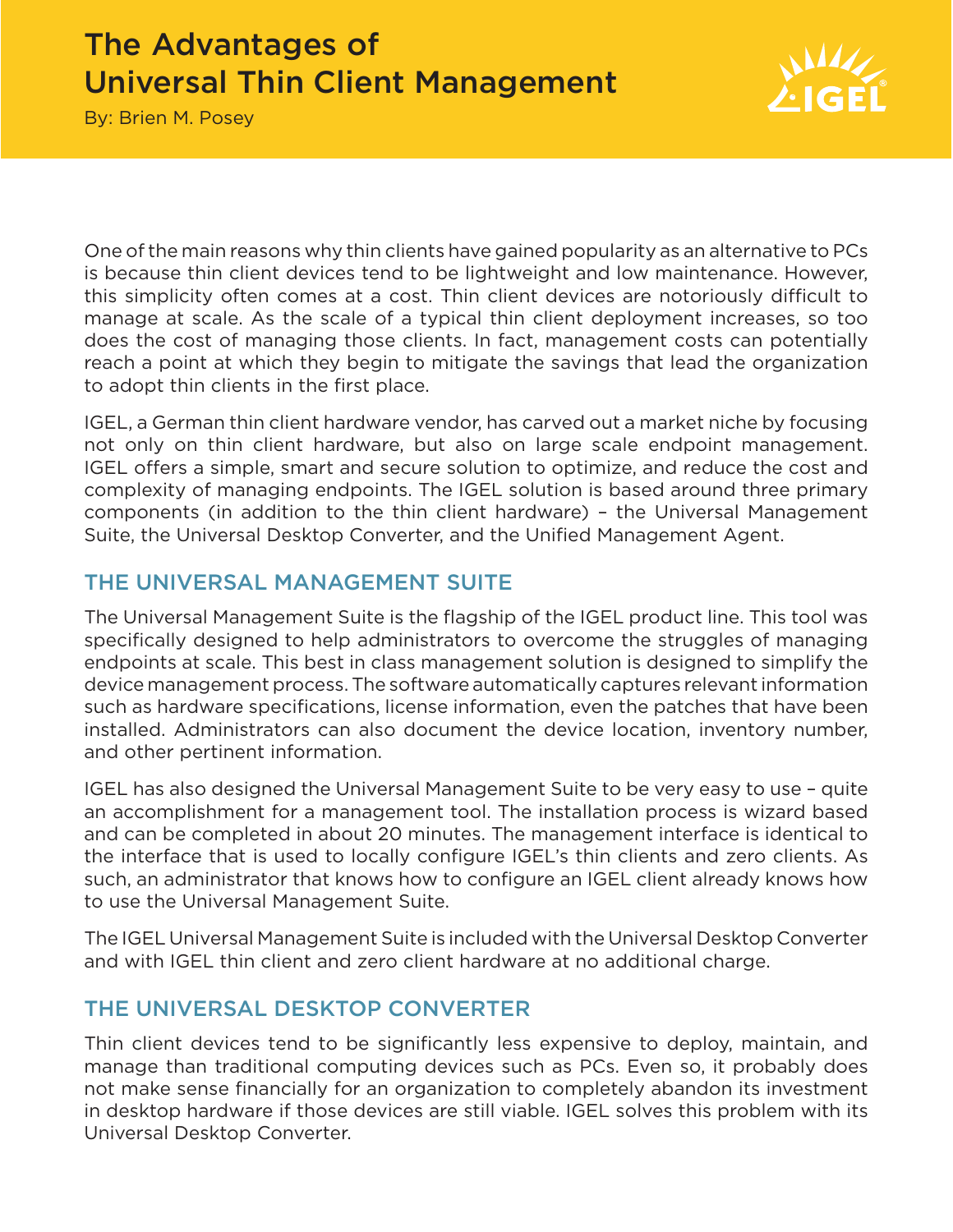The Universal Desktop Converter is a Linux operating system that can be installed onto desktop PCs, laptops, and even onto select thin client devices. The Universal Desktop Converter replaces the device's native operating system, and turns the device into a dedicated thin client. Organizations are therefore able to reap the advantages of thin client computing without having to abandon their existing hardware investment.

#### UNIFIED MANAGEMENT AGENT

The third major component in IGEL's software offerings is the Unified Management Agent. Although IGEL focuses on thin client computing, it is common for larger organizations to use a mixture of thin client devices and more traditional thick clients, such as PCs. Such a mixture of devices may be temporary, during a transition to thin client computing, or an organization may opt to use a combination of thin and thick clients indefinitely.

While an organization that has a mixture of thin and thick clients could conceivably use the Universal Desktop Converter to convert PCs into thin client devices, there are often business requirements for a portion of the user base to continue running a locally installed Windows operating system. In these types of situations, the Unified Management Agent can be used to bring the devices under management without the device being converted to a thin client.

The Unified Management Agent is designed to work on devices that are running Windows 7 or Windows 10. The agent can be automatically deployed to PCs via group policy or through a variety of other software packaging and distribution tools. Once installed, the Unified Management Agent allows single pane of glass management for both thin client devices and PCs natively running Windows operating systems. Hence, the Universal Management Suite becomes a single tool for managing both PCs and thin clients.

## IGEL'S THIN CLIENT AND ZERO CLIENT HARDWARE

Even though IGEL is best known for its Universal Management Suite, it also offers a full line of thin client and zero client hardware. IGEL offers several different hardware [series](https://www.igel.com/us/products/igel-thin-clients/hardware-overview/overview-hardware.html), and IGEL hardware has best in class warranty 3 years.